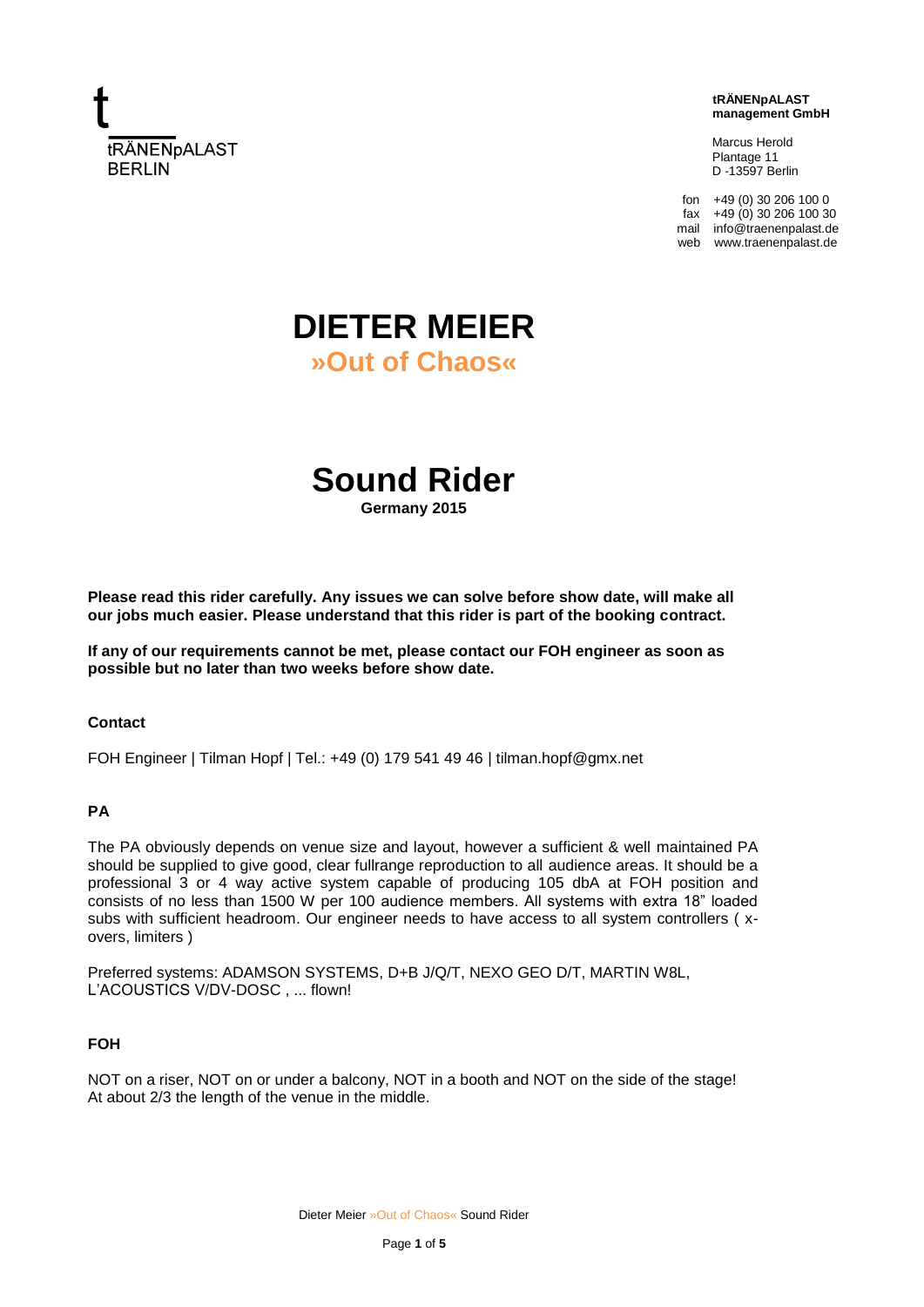# **Console**

We definitely prefer analog consoles. The Mixer should at least match the following requirements: 40 mono channels and with 4 band parametric EQ and a separate High Pass Filter 8 stereo returns 8 assignable VCA groups 8 subgroups with inserts 8 post/pre fader aux sends preferred analog consoles are Midas XL or Heritage series / Aztec / Soundcraft Serie5, MH series, Yamaha PM3500

## **About Digital mixers:**

Clubs or Festivals where we magically have a real soundcheck (see soundcheck times): We will accept the following digital mixers **only** if our engineer has an assistant on hand with perfect knowledge of the desk fluent in either **english** or **german**.

## **Digital Consoles:**

Digidesign D Show or Profile, Soundcraft Vi6, Vi4, MIDAS XL8, Yamaha PM5D

Please let us know in advance if you plan to supply us with a digital console and which one and bear in mind that we need to add an extra hour to the normal sound check times for programming the desk.

# **Outboard**

1x Graphic EQs 1/3 octave ( Klark, BSS...) per each part of the system: main PA, delay lines, infills etc.

12 compressor channels ( BSS, DBX 160...)

8 noise gate channels ( Drawmer DS201, BSS )

1x Digital Delay like TC D2 or 2290, 2 x MultiFX units like SPX990 or PCM81, 1 x Reverb processor like PCM91 or M3000

**We bring our own FX and Insert-Rig.** Please make sure we can use 4x analog outs (Aux outs) and have access to the inserts of channels and sub groups from the FOH desk. We bring XLR connectors for the Auxes and 1/4" balanced jacks for the inserts.

#### **Monitors**

We need a friendly, knowledgeable and very experienced monitor engineer fluent in either **english** or **german**.

Of course this monitor dude needs to work with a proper, professional, 40 input, at least 12 channel output desk, acceptable brands are Midas, Soundcraft MH or Series 4 or 5, Yamaha PM3500M etc. and nice Klark Teknik or XTA EQ's per send.

Aggravatingly but necessary is a reverb processor to provide Dieter Meier a decent verby but loud stage sound. Sorry about that, but without won't do! Thanx for the extra mile in advance...

Also we need a Stereo In Ear feed on 2 x 1/4" Jacks for the drummer (see StagePlot)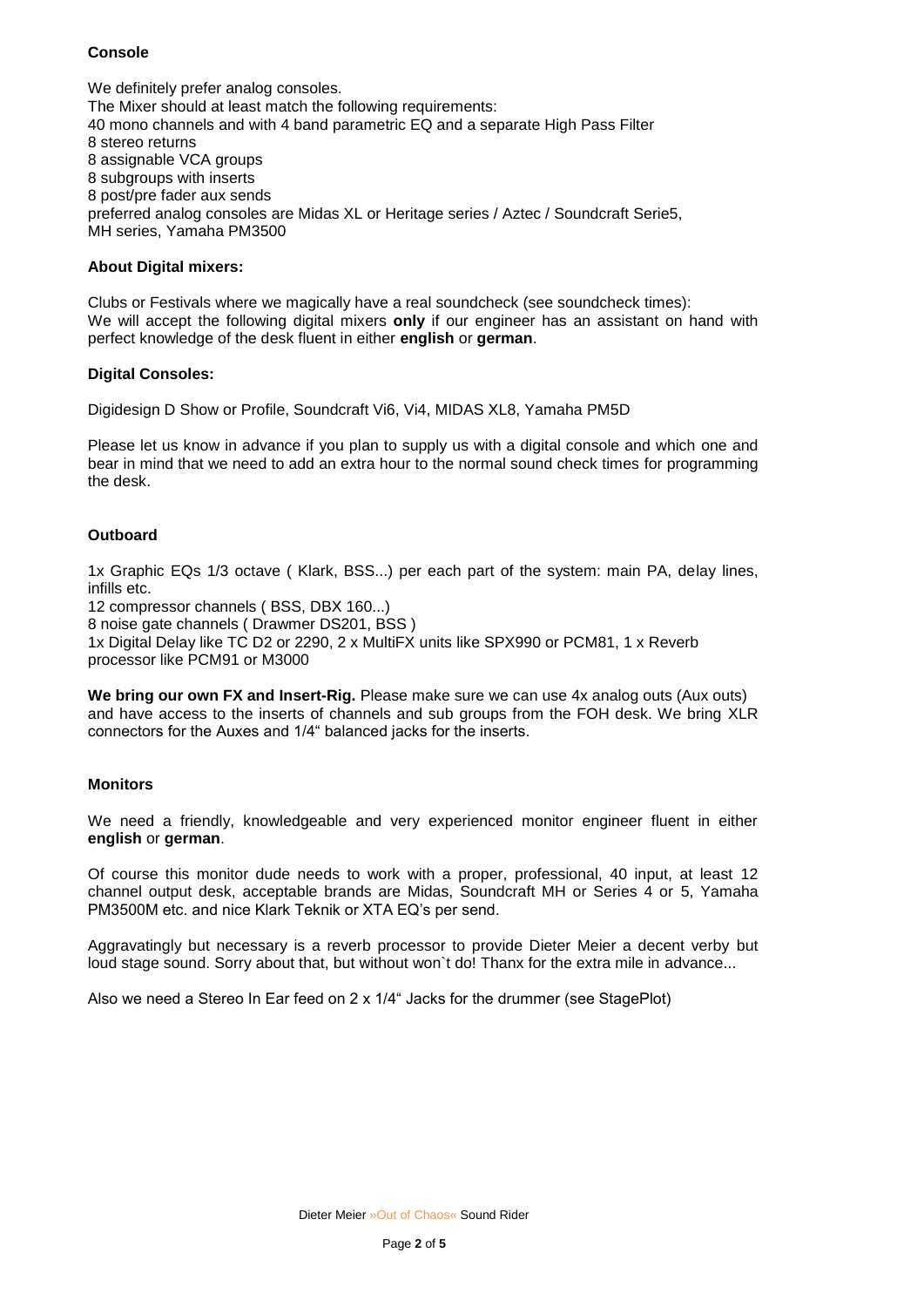# **MonitorMixes**

We need 8 mixes on small stages and 10 on larger stages (see stage plot)

- 1. Down stage center 2 paired 15"/1" wedges, at least 1 KW of power
- 2. Down stage right 1 x 15"/1" wedge, at least 1 KW of power
- 3. Up stage right 1 x 15"/1" wedge, at least 1 KW of power
- 4. Up stage center 1 x 15"/1" wedge, at least 1 KW of power
- 5. Up stage left 1 x 15"/1" wedge, at least 1 KW of power
- 6. Middle stage right 1 x 15"/1" wedge, at least 1 KW of power
- 7. Middle stage left 1 x 15"/1" wedge, at least 1 KW of power
- 8. Down stage left 1 x 15"/1" wedge, at least 1 KW of power
- 9. Sidefill stage right (for larger stages)
- 10.Sidefill stage left (for larger stages)

Approved wedges are: Martin LE400/700, Synco CW152, EAW SM400, DB Max

## **Monitor from FOH**

If for some strange reason **YOU** decide that **WE** don't need a separate monitor mix, here is what makes that possible:

An extra 4 channels on your FOH mixing desk.

4 channel splitter adapters at FOH.

10 more free pre Fader Auxes at FOH to feed wedges.

Monitor EQs at FOH position.

## **Mics**

Mics and DI's are on the channel list.

# **RISER:**

we need one riser: 2x2m/20cm for drums, 1x Table 1x2m/100cm for T-Raumschmiere. On small stages we skip the drumriser.

#### **Power**

1 plugboard on each position (see stage plot) with german style "schuko" connectors at 230V, 16 A, 50 Hz. That's a total of 5 (five) german style plugboards on stage and one at FOH.

#### **Staff**

Apart from the FOH/System technician in charge, the monitor dude, maybe a staging/ patching help, can you find us 2 or more sober, strong, friendly people to help us carry our equipment?

# **Timing & stage stuff**

When we get in we like to take in our surroundings and get comfy for about half an hour. After that, if everything runs **smooth** and we all speak a language we all understand (**English and/or german**) and all the gear is what we want and in working order and we all work together (Festivals: **rolling risers** and space on stage for change over work! Clubs: The drum riser stays as it is and will not be struck for any support act)

Set up should take about an hour and a half and Soundcheck should take about another hour. Before doors open obviously.

So that's it. If the tech specs scare you, please talk to us, we'll work something out. We'll be honest and tell you that these really are our **minimum requirements**.

We are very much looking forward to visiting your venue/festival.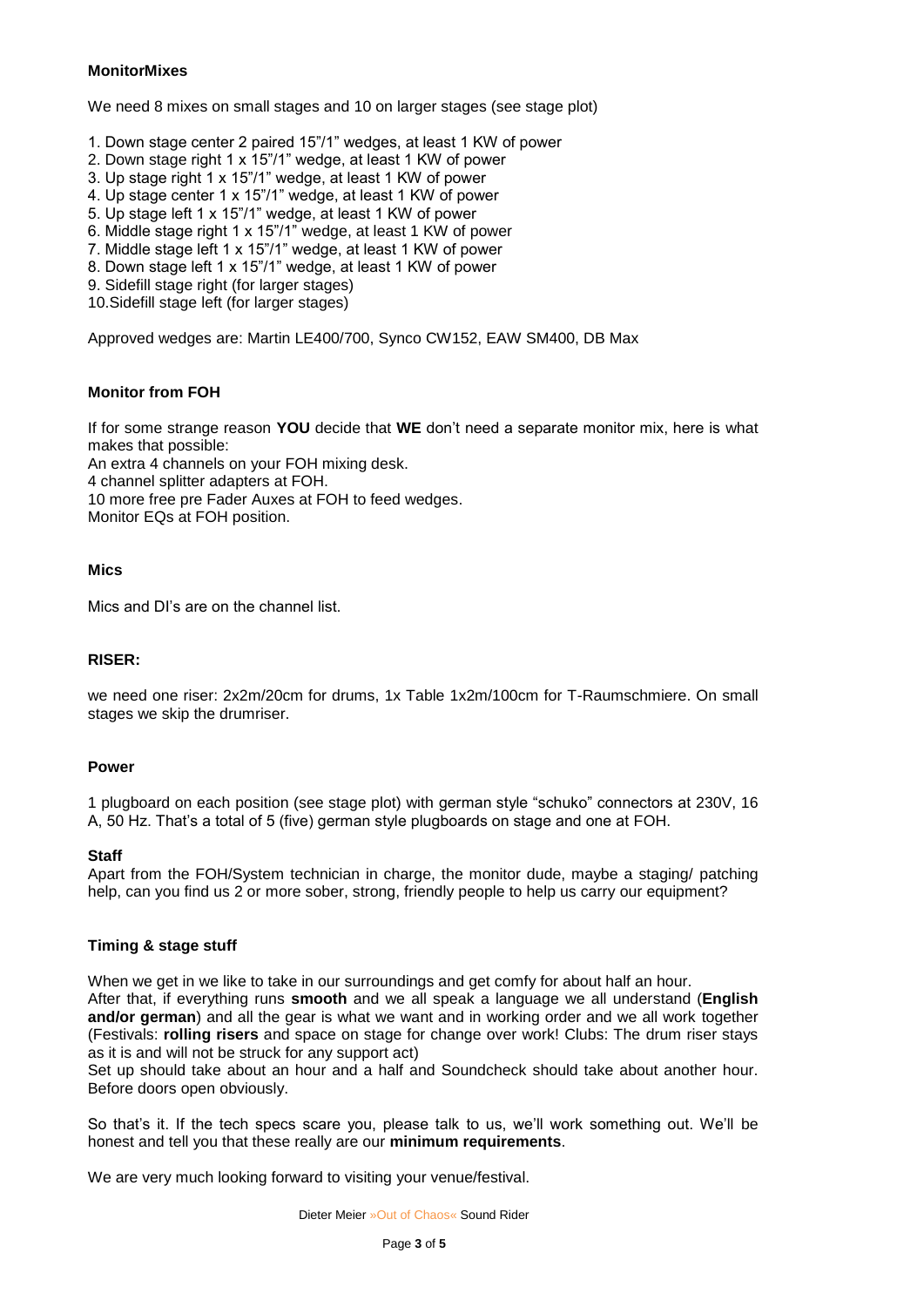| Cha            | Instrument             | Mic                                         | <b>Stand</b> | 48 V | Insert     | <b>Position</b>             |
|----------------|------------------------|---------------------------------------------|--------------|------|------------|-----------------------------|
| $\mathbf{1}$   | ВD                     | Audix D6 / Beta 52                          | small        |      | Gate       | see Stageplot               |
| $\overline{2}$ | <b>Snare Top</b>       | <b>SM57</b>                                 | small        |      | Gate       |                             |
| 3              | Snare Bot              | TG D52d / e 604 Clip                        |              | x    | Gate       | ωý,                         |
| 4              | HH                     | Condenser                                   | small        | x    |            | ×.                          |
| 5              | Tom                    | TG D52d / e 604 Clip                        |              | x    | Gate       | ٩'n.                        |
| 6              | OH <sub>L</sub>        | Condenser                                   | tall         | x    |            | $\mathcal{H}^{\mathrm{an}}$ |
| $\overline{7}$ | OH <sub>R</sub>        | Condenser                                   | tall         | X    |            | чó,                         |
| 8              | Pad Snare              | DI                                          |              |      |            | 'n                          |
| 9              | Pad BD                 | DI                                          |              |      |            | ٠ń.                         |
| 10             | MPC <sub>1</sub>       | own DI to XLR on Loom 1                     |              |      |            | ×٩                          |
| 11             | MPC <sub>2</sub>       | own DI to XLR on Loom 2                     |              |      |            | $\ddot{\phantom{1}}$        |
| 12             | MPC 3L                 | own DI to XLR on Loom 3                     |              |      |            | hn)                         |
| 13             | MPC 4R                 | own DI to XLR on Loom 4                     |              |      |            | ÷.                          |
| 14             | Kaoss FX L             | own DI to XLR on Loom 5                     |              |      |            | ×ч.                         |
| 15             | Kaoss FX R             | own DI to XLR on Loom 6                     |              |      |            | 11                          |
| 16             |                        | MS20 T.Raumschmiere own DI to XLR on Loom 7 |              |      |            | 33                          |
| 17             | Violine DI             | DI active                                   |              | X    |            | $\ddot{\phantom{1}}$        |
| 18             | Violine Mic            | own to XLR                                  |              |      |            | 'nе.                        |
| 19             | Nord Noodt L           | own DI to XLR                               |              |      |            | 'n.                         |
| 20             | Nord Noodt R           | own DI to XLR                               |              |      |            | 'nч.                        |
| 21             | Juno Noodt             | own DI to XLR                               |              |      |            | 11                          |
| 22             | Marimba                | MD 441/ Condenser                           | tall         |      | Gate       | 99.                         |
| 23             | Tom L                  | TG D52d / e 604 Clip                        |              | X    | Gate       | $\ddot{\phantom{1}}$        |
| 24             | Tom R                  | TG D52d / e 604 Clip                        |              | X    | Gate       | hn.                         |
| 25             | Snare                  | SM57 / e 604 Clip                           |              |      | Gate       | ÷                           |
| 26             | Perc OH                | Condenser                                   | tall         | x    |            | ×.                          |
| 27             | <b>PNO Ephrem L</b>    | own to XLR on Loom 1                        |              |      |            | ×٠                          |
| 28             | PNO Ephrem R           | own to XLR on Loom 2                        |              |      |            | ٩'n,                        |
| 29             | Keys Ephrem L          | own to XLR on Loom 3                        |              |      |            | $\ddot{\phantom{1}}$        |
|                | 30 Keys Ephrem R       | own to XLR on Loom 4                        |              |      | Compressor | ÷.                          |
| 31             | <b>Bass Ephrem</b>     | own to XLR on Loom 5                        |              |      | Compressor | w                           |
| 32             | Ephrem Vox             | <b>SM58</b>                                 | tall         |      |            | ٩ń.                         |
| 33             | Noodt Vox              | <b>SM58</b>                                 | tall         |      |            | ×.                          |
| 34             | T.Raumschmiere Vox     | <b>SM58</b>                                 | small        |      | Compressor | 99.                         |
| 35             | <b>Backing Vox</b>     | <b>SM58</b>                                 | RoundBase    |      | Compressor | hn)                         |
| 36             | Dieter Meier           | SM58                                        | RoundBase    |      |            | Compressor see Stageplot    |
|                | FX 1 Delay (own)       | Aux 1                                       |              |      |            | FOH                         |
|                | FX 2 Subharmonic (own) | Aux 2                                       |              |      |            | <b>FOH</b>                  |
|                | FX 3 MainStage (own)   | Aux 3 & 4                                   |              |      |            | FOH                         |
| <b>FX4D2</b>   |                        | Aux 5                                       |              |      |            | FOH                         |
|                | <b>FX 5 SPX 990</b>    | Aux 6                                       |              |      |            | FOH                         |
|                | <b>FX 6 PCM 81</b>     | Aux 7                                       |              |      |            | <b>FOH</b>                  |
|                | <b>FX 7 PCM 91</b>     | Aux 8                                       |              |      |            | FOH                         |
| FX 8 CD        |                        |                                             |              |      |            | FOH                         |
|                | Gr 1 BD & Snare        |                                             |              |      | Compressor |                             |
|                | Gr 2 Basses            |                                             |              |      | Compressor |                             |
|                | Gr 3 Drums L           |                                             |              |      | Compressor |                             |
|                | Gr 4 Drums R           |                                             |              |      | Compressor |                             |
|                | Gr 5 MPC L             |                                             |              |      | Compressor |                             |
|                | Gr 6 MPC R             |                                             |              |      | Compressor |                             |
|                | Gr 7 Keys L            |                                             |              |      | Compressor |                             |
|                | Gr 8 Keys R            |                                             |              |      | Compressor |                             |